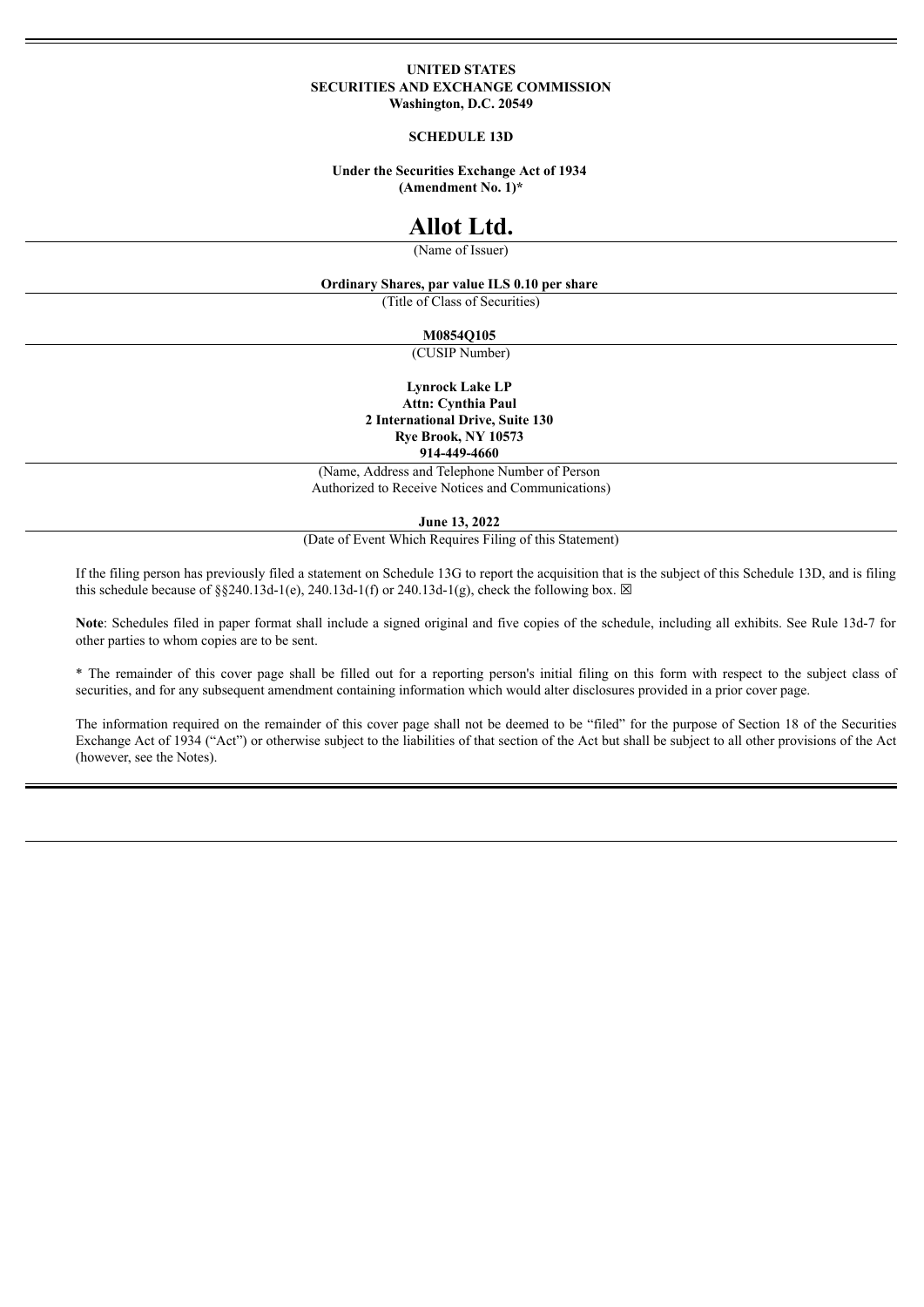|                            | CUSIP No. M0854Q105                                                                               |                 |                                                              |  |  |  |  |
|----------------------------|---------------------------------------------------------------------------------------------------|-----------------|--------------------------------------------------------------|--|--|--|--|
| 1.                         | Names of Reporting Persons                                                                        |                 |                                                              |  |  |  |  |
|                            | Lynrock Lake LP                                                                                   |                 |                                                              |  |  |  |  |
| 2.                         | Check the Appropriate Box if a Member of a Group (See Instructions)                               |                 |                                                              |  |  |  |  |
|                            | (a)                                                                                               | $\Box$          |                                                              |  |  |  |  |
|                            | (b)                                                                                               | $\boxtimes$ (1) |                                                              |  |  |  |  |
| 3.                         | SEC Use Only                                                                                      |                 |                                                              |  |  |  |  |
| 4.                         | Source of Funds (See Instructions)                                                                |                 |                                                              |  |  |  |  |
|                            | AF                                                                                                |                 |                                                              |  |  |  |  |
| 5.                         | Check if Disclosure of Legal Proceedings Is Required Pursuant to Items $2(d)$ or $2(e)$<br>$\Box$ |                 |                                                              |  |  |  |  |
| 6.                         | Citizenship or Place of Organization                                                              |                 |                                                              |  |  |  |  |
|                            | Delaware                                                                                          |                 |                                                              |  |  |  |  |
|                            |                                                                                                   | 7.              | Sole Voting Power                                            |  |  |  |  |
| Number of<br><b>Shares</b> |                                                                                                   |                 | 8,335,235 (2)                                                |  |  |  |  |
| Beneficially               |                                                                                                   | 8.              | Shared Voting Power                                          |  |  |  |  |
| Owned by                   |                                                                                                   |                 | $\Omega$                                                     |  |  |  |  |
| Each                       |                                                                                                   | 9.              | Sole Dispositive Power                                       |  |  |  |  |
| Reporting                  |                                                                                                   |                 | 8, 335, 235 (2)                                              |  |  |  |  |
| Person With                |                                                                                                   | 10.             | Shared Dispositive Power<br>$\Omega$                         |  |  |  |  |
| 11.                        |                                                                                                   |                 |                                                              |  |  |  |  |
|                            | 8, 335, 235 (2)                                                                                   |                 | Aggregate Amount Beneficially Owned by Each Reporting Person |  |  |  |  |
| 12.                        | Check if the Aggregate Amount in Row (11) Excludes Certain Shares (See Instructions)<br>$\Box$    |                 |                                                              |  |  |  |  |
| 13.                        |                                                                                                   |                 |                                                              |  |  |  |  |
|                            | Percent of Class Represented by Amount in Row (11)<br>$22.78\%$ (3)                               |                 |                                                              |  |  |  |  |
| 14.                        | Type of Reporting Person (See Instructions)                                                       |                 |                                                              |  |  |  |  |
|                            | PN, IA                                                                                            |                 |                                                              |  |  |  |  |
|                            |                                                                                                   |                 |                                                              |  |  |  |  |

(1) This Schedule 13D is filed by Lynrock Lake LP (the "Investment Manager"), Lynrock Lake Partners LLC (the "General Partner") and Cynthia Paul ("Ms. Paul" and, with the Investment Manager and the General Partner, collectively, the "Reporting Persons"). The Reporting Persons expressly disclaim status as a "group" for purposes of this Schedule 13D.

- (2) Consists of 8,335,235 Ordinary Shares held directly by Lynrock Lake Master Fund LP ("Lynrock Fund"). In addition, as of June 14, 2022, Lynrock Fund directly held a convertible note of the Issuer (the Note, as defined in Item 6 below) that is not presently convertible into Ordinary Shares within 60 days of the date of this filing due to a provision of the Note that limits Lynrock Fund's ability to convert the Note to the extent that conversion would result in beneficial ownership of greater than 19.99% of the Ordinary Shares outstanding immediately after any such conversion, which percentage may be decreased upon notice by Lynrock Fund or increased to 24.99% upon 61 days' notice by Lynrock Fund. The Investment Manager is the investment manager of Lynrock Fund, and pursuant to an investment management agreement, the Investment Manager has been delegated full voting and investment power over securities of the Issuer held by Lynrock Fund. Ms. Paul, the Chief Investment Officer of the Investment Manager and Sole Member of the General Partner, the general partner of the Investment Manager, may be deemed to exercise voting and investment power over securities of the Issuer held by Lynrock Fund. The information with respect to the ownership of the Ordinary Shares is provided as of June 14, 2022.
- (3) This calculation is based on (i) 36,587,444 Ordinary Shares outstanding as of April 3, 2022, as reported in the Issuer's Prospectus on Form 424B3 filed with the Securities and Exchange Commission ("SEC") on April 19, 2022 and (ii) excluding any Ordinary Shares issuable upon conversion of the Note, reflecting the limitation described in footnote (2) above.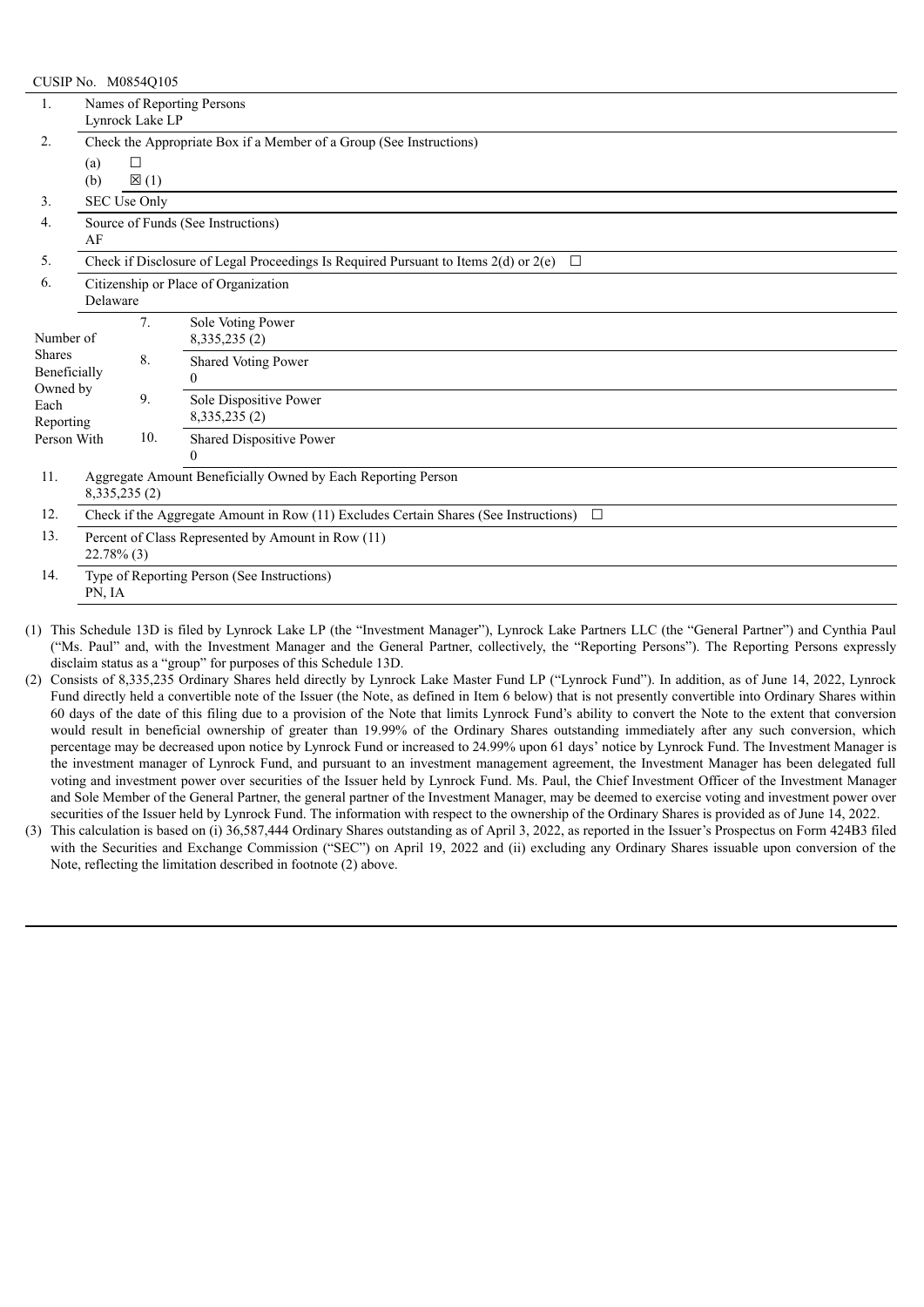|                               | CUSIP No. M0854Q105                                                                            |                 |                            |  |  |  |  |
|-------------------------------|------------------------------------------------------------------------------------------------|-----------------|----------------------------|--|--|--|--|
| 1.                            | Names of Reporting Persons                                                                     |                 |                            |  |  |  |  |
|                               | Lynrock Lake Partners LLC                                                                      |                 |                            |  |  |  |  |
| 2.                            | Check the Appropriate Box if a Member of a Group (See Instructions)                            |                 |                            |  |  |  |  |
|                               | □<br>(a)                                                                                       |                 |                            |  |  |  |  |
|                               | (b)                                                                                            | $\boxtimes$ (1) |                            |  |  |  |  |
| 3.                            | SEC Use Only                                                                                   |                 |                            |  |  |  |  |
| 4.                            | Source of Funds (See Instructions)                                                             |                 |                            |  |  |  |  |
|                               | AF                                                                                             |                 |                            |  |  |  |  |
| 5.                            | Check if Disclosure of Legal Proceedings Is Required Pursuant to Items 2(d) or 2(e) $\Box$     |                 |                            |  |  |  |  |
| 6.                            | Citizenship or Place of Organization                                                           |                 |                            |  |  |  |  |
|                               | Delaware                                                                                       |                 |                            |  |  |  |  |
|                               |                                                                                                | 7.              | Sole Voting Power          |  |  |  |  |
| Number of                     |                                                                                                |                 | 8, 335, 235 (2)            |  |  |  |  |
| <b>Shares</b><br>Beneficially |                                                                                                | 8.              | <b>Shared Voting Power</b> |  |  |  |  |
| Owned by                      |                                                                                                |                 | 0                          |  |  |  |  |
| Each                          |                                                                                                | 9.              | Sole Dispositive Power     |  |  |  |  |
| Reporting                     |                                                                                                |                 | 8,335,235 (2)              |  |  |  |  |
| Person With                   |                                                                                                | 10.             | Shared Dispositive Power   |  |  |  |  |
|                               |                                                                                                |                 | 0                          |  |  |  |  |
| 11.                           | Aggregate Amount Beneficially Owned by Each Reporting Person                                   |                 |                            |  |  |  |  |
|                               | 8,335,235 (2)                                                                                  |                 |                            |  |  |  |  |
| 12.                           | Check if the Aggregate Amount in Row (11) Excludes Certain Shares (See Instructions)<br>$\Box$ |                 |                            |  |  |  |  |
| 13.                           | Percent of Class Represented by Amount in Row (11)<br>$22.78\%$ (3)                            |                 |                            |  |  |  |  |
| 14.                           | Type of Reporting Person (See Instructions)                                                    |                 |                            |  |  |  |  |
|                               | OO, HC                                                                                         |                 |                            |  |  |  |  |
|                               |                                                                                                |                 |                            |  |  |  |  |

(1) This Schedule 13D is filed by the Reporting Persons. The Reporting Persons expressly disclaim status as a "group" for purposes of this Schedule 13D.

(2) Consists of 8,335,235 Ordinary Shares held directly by Lynrock Fund. In addition, as of June 14, 2022, Lynrock Fund directly held a Note that is not presently convertible into Ordinary Shares within 60 days of the date of this filing due to a provision of the Note that limits Lynrock Fund's ability to convert the Note to the extent that conversion would result in beneficial ownership of greater than 19.99% of the Ordinary Shares outstanding immediately after any such conversion, which percentage may be decreased upon notice by Lynrock Fund or increased to 24.99% upon 61 days' notice by Lynrock Fund. The Investment Manager is the investment manager of Lynrock Fund, and pursuant to an investment management agreement, the Investment Manager has been delegated full voting and investment power over securities of the Issuer held by Lynrock Fund. Ms. Paul, the Chief Investment Officer of the Investment Manager and Sole Member of the General Partner, the general partner of the Investment Manager, may be deemed to exercise voting and investment power over securities of the Issuer held by Lynrock Fund. The information with respect to the ownership of the Ordinary Shares is provided as of June 14, 2022.

(3) This calculation is based on (i) 36,587,444 Ordinary Shares outstanding as of April 3, 2022, as reported in the Issuer's Prospectus on Form 424B3 filed with the SEC on April 19, 2022 and (ii) excluding any Ordinary Shares issuable upon conversion of the Note, reflecting the limitation described in footnote (2) above.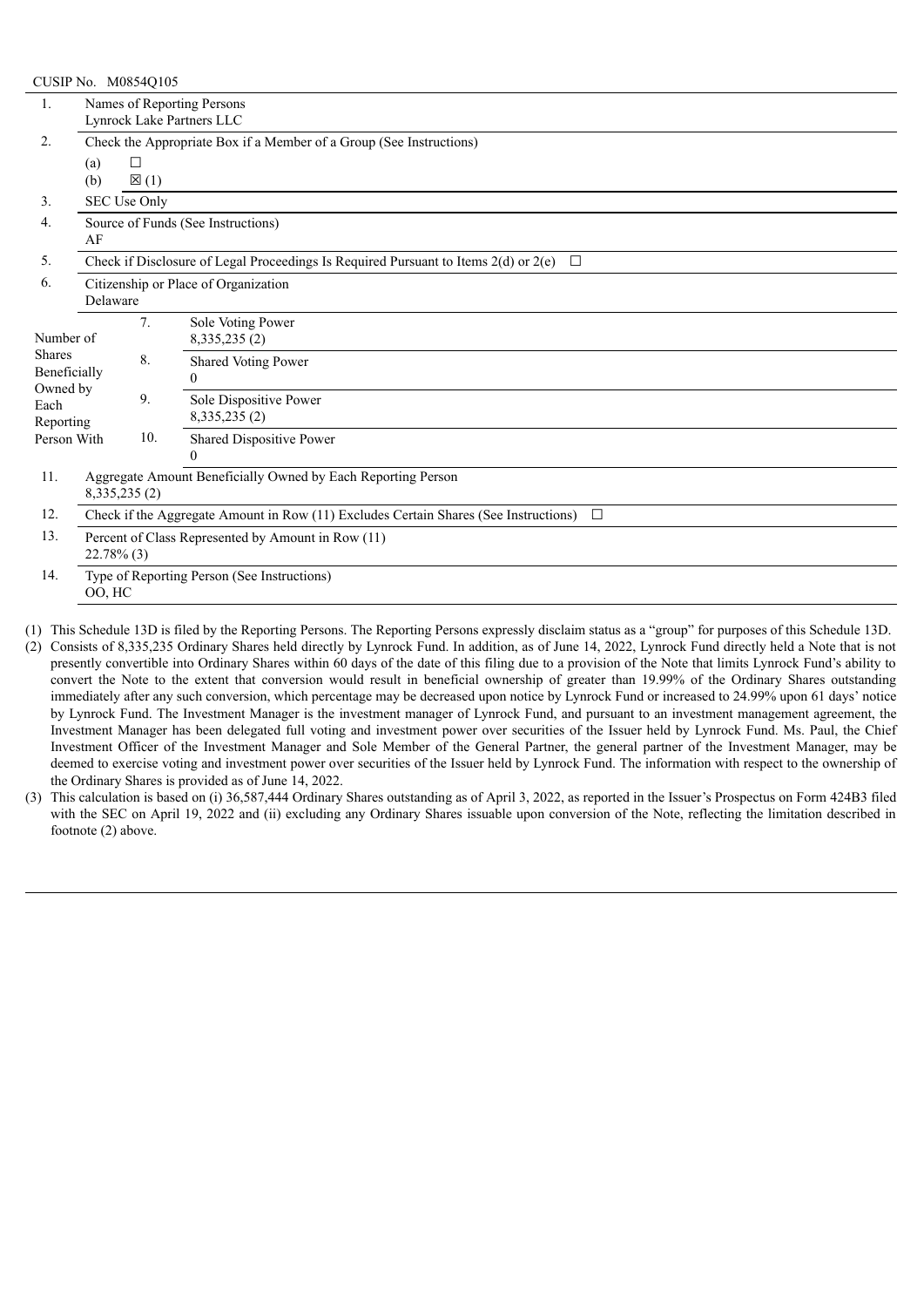| CUSIP No. M0854Q105           |                                                                                                   |                 |                          |  |  |  |  |
|-------------------------------|---------------------------------------------------------------------------------------------------|-----------------|--------------------------|--|--|--|--|
| 1.                            | Names of Reporting Persons                                                                        |                 |                          |  |  |  |  |
|                               | Cynthia Paul                                                                                      |                 |                          |  |  |  |  |
| 2.                            | Check the Appropriate Box if a Member of a Group (See Instructions)                               |                 |                          |  |  |  |  |
|                               | (a)                                                                                               | □               |                          |  |  |  |  |
|                               | (b)                                                                                               | $\boxtimes$ (1) |                          |  |  |  |  |
| 3.                            | SEC Use Only                                                                                      |                 |                          |  |  |  |  |
| 4.                            | Source of Funds (See Instructions)                                                                |                 |                          |  |  |  |  |
|                               | AF                                                                                                |                 |                          |  |  |  |  |
| 5.                            | Check if Disclosure of Legal Proceedings Is Required Pursuant to Items $2(d)$ or $2(e)$<br>$\Box$ |                 |                          |  |  |  |  |
| 6.                            | Citizenship or Place of Organization                                                              |                 |                          |  |  |  |  |
|                               | United States of America                                                                          |                 |                          |  |  |  |  |
|                               |                                                                                                   | 7.              | Sole Voting Power        |  |  |  |  |
| Number of                     |                                                                                                   |                 | 8, 335, 235 (2)          |  |  |  |  |
| <b>Shares</b><br>Beneficially |                                                                                                   | 8.              | Shared Voting Power      |  |  |  |  |
| Owned by                      |                                                                                                   |                 | $\Omega$                 |  |  |  |  |
| Each                          |                                                                                                   | 9.              | Sole Dispositive Power   |  |  |  |  |
| Reporting                     |                                                                                                   |                 | 8, 335, 235 (2)          |  |  |  |  |
| Person With                   |                                                                                                   | 10.             | Shared Dispositive Power |  |  |  |  |
|                               |                                                                                                   |                 | 0                        |  |  |  |  |
| 11.                           | Aggregate Amount Beneficially Owned by Each Reporting Person                                      |                 |                          |  |  |  |  |
|                               | 8, 335, 235 (2)                                                                                   |                 |                          |  |  |  |  |
| 12.                           | Check if the Aggregate Amount in Row (11) Excludes Certain Shares (See Instructions)<br>$\Box$    |                 |                          |  |  |  |  |
| 13.                           | Percent of Class Represented by Amount in Row (11)                                                |                 |                          |  |  |  |  |
|                               | $22.78\%$ (3)                                                                                     |                 |                          |  |  |  |  |
| 14.                           | Type of Reporting Person (See Instructions)<br>IN, HC                                             |                 |                          |  |  |  |  |
|                               |                                                                                                   |                 |                          |  |  |  |  |

(1) This Schedule 13D is filed by the Reporting Persons. The Reporting Persons expressly disclaim status as a "group" for purposes of this Schedule 13D.

(2) Consists of 8,335,235 Ordinary Shares held directly by Lynrock Fund. In addition, as of June 14, 2022, Lynrock Fund directly held a Note that is not presently convertible into Ordinary Shares within 60 days of the date of this filing due to a provision of the Note that limits Lynrock Fund's ability to convert the Note to the extent that conversion would result in beneficial ownership of greater than 19.99% of the Ordinary Shares outstanding immediately after any such conversion, which percentage may be decreased upon notice by Lynrock Fund or increased to 24.99% upon 61 days' notice by Lynrock Fund. The Investment Manager is the investment manager of Lynrock Fund, and pursuant to an investment management agreement, the Investment Manager has been delegated full voting and investment power over securities of the Issuer held by Lynrock Fund. Ms. Paul, the Chief Investment Officer of the Investment Manager and Sole Member of the General Partner, the general partner of the Investment Manager, may be deemed to exercise voting and investment power over securities of the Issuer held by Lynrock Fund. The information with respect to the ownership of the Ordinary Shares is provided as of June 14, 2022.

(3) This calculation is based on (i) 36,587,444 Ordinary Shares outstanding as of April 3, 2022, as reported in the Issuer's Prospectus on Form 424B3 filed with the SEC on April 19, 2022 and (ii) excluding any Ordinary Shares issuable upon conversion of the Note, reflecting the limitation described in footnote (2) above.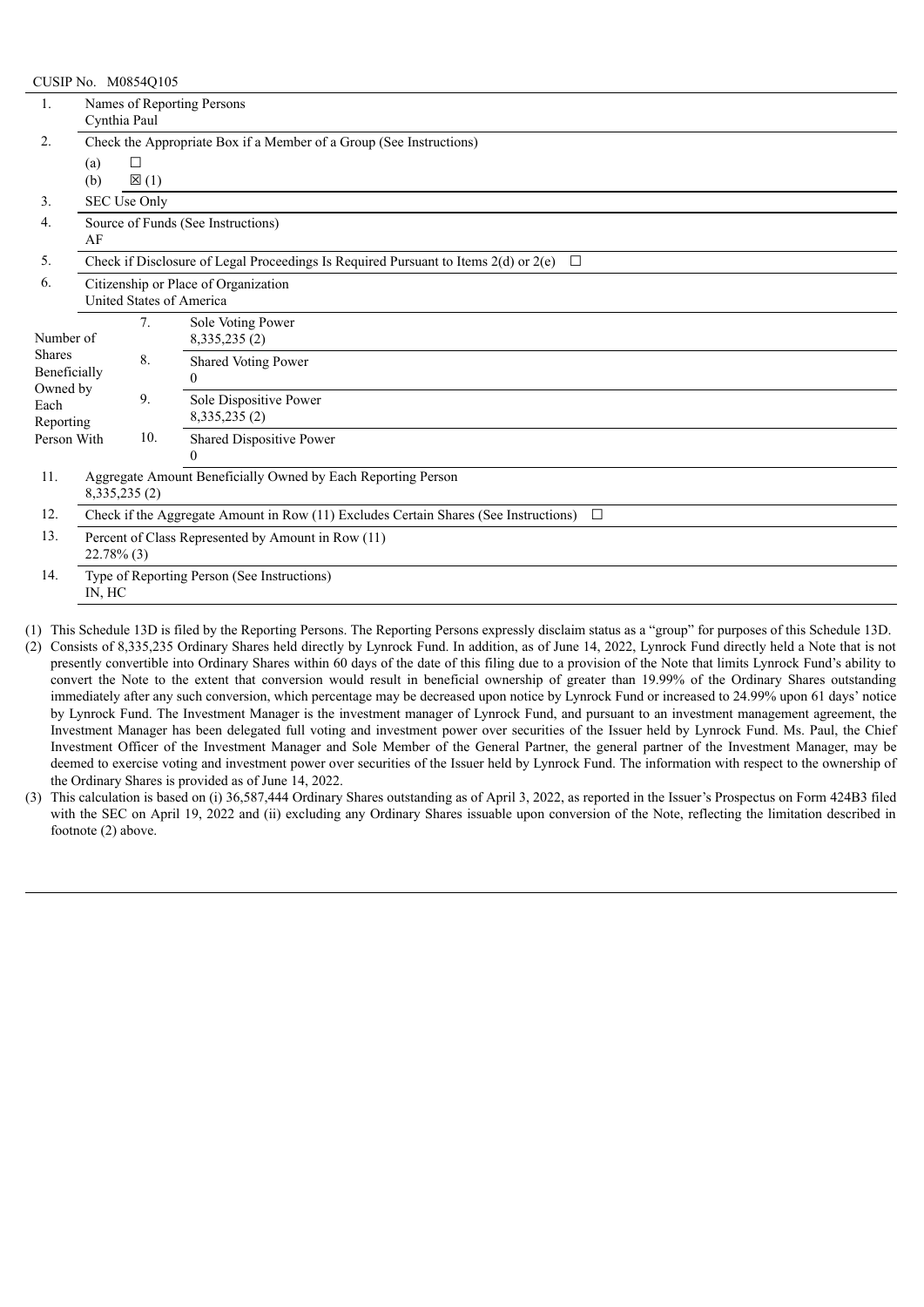**Explanatory Note:** This Amendment No. 1 (the "Amendment"), which amends the Schedule13D filed with the SEC on March 30, 2022 (the "Original Schedule 13D") filed on behalf of Lynrock Lake LP (the "Investment Manager"), Lynrock Lake Partners LLC (the "General Partner") and Cynthia Paul ("Ms. Paul" and, with the Investment Manager and the General Partner, collectively, the "Reporting Persons"), relates to the Ordinary Shares, par value ILS 0.10 per share ("Ordinary Shares") of Allot Ltd., an Israeli corporation (the "Issuer"). This Amendment is being filed by the Reporting Persons to report open market purchases of Ordinary Shares. Accordingly, the number of securities beneficially owned by the Reporting Persons has increased as described in Item 5 below.

The Original Schedule 13D is hereby amended to the extent hereinafter expressly set forth and, except as amended hereby, the Original Schedule 13D remains in full force and effect. All capitalized terms used in this Amendment but not defined herein shall have the meanings ascribed thereto in the Original Schedule 13D.

#### **Item 5. Interest in Securities of the Issuer**

*Item 5 of the Original Schedule 13D is hereby amended and restated in its entirety as follows:*

- (a) See responses to Item 13 on the cover pages of this filing, which are incorporated herein by reference.
- (b) See responses to Items 7, 8, 9 and 10 on the cover pages of this filing, which are incorporated herein by reference.
- (c) The transactions in the Ordinary Shares by the Reporting Persons during the past sixty days are set forth on Schedule A and are incorporated herein by reference.
- (d) No other person is known to have the right to receive or the power to direct the receipt of dividends from, or any proceeds from the sale of, the Ordinary Shares beneficially owned by any of the Reporting Persons.
- (e) Not applicable.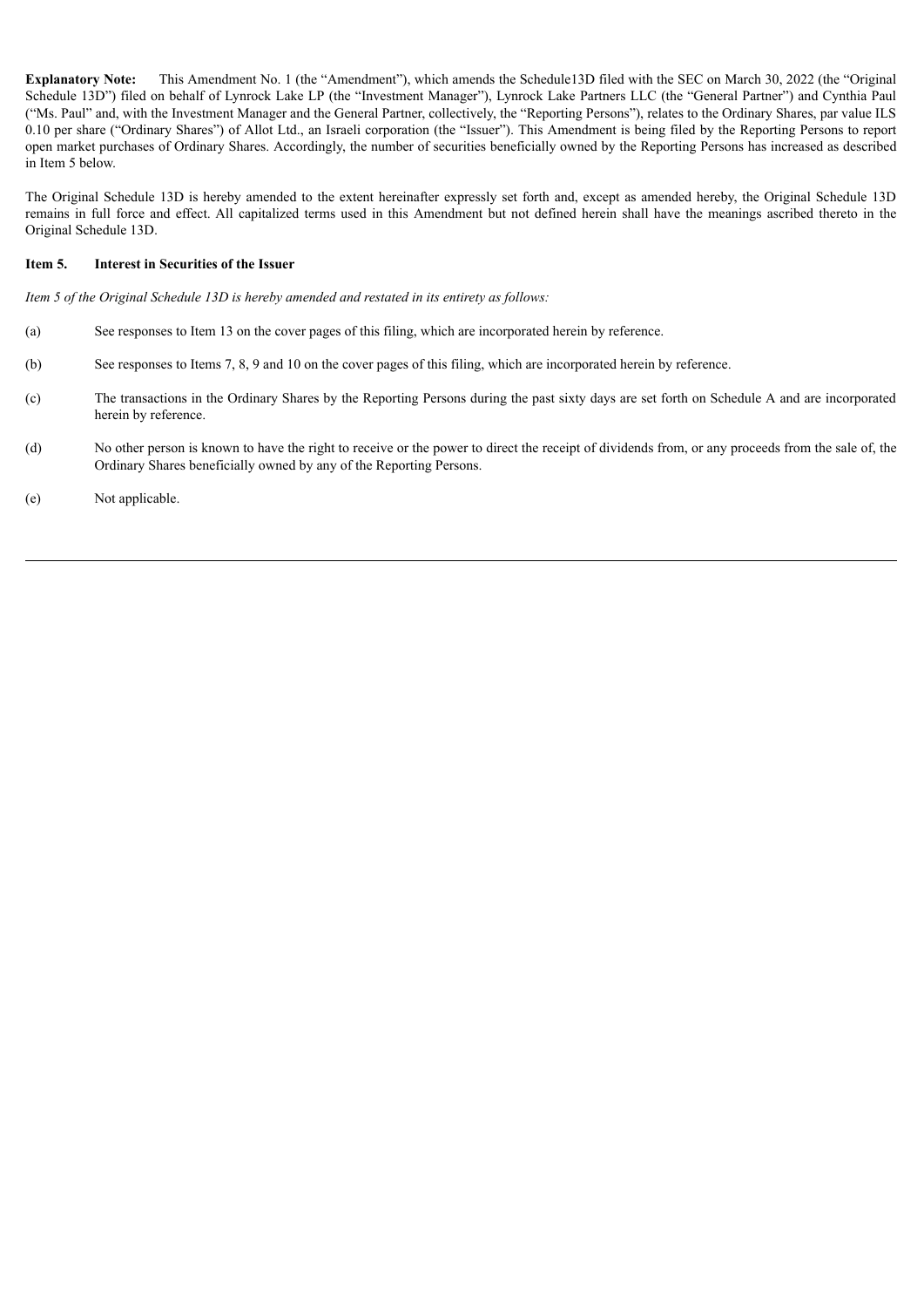#### **Signature**

After reasonable inquiry and to the best of my knowledge and belief, I certify that the information set forth in this statement is true, complete, and correct.

Dated: June 15, 2022

### **LYNROCK LAKE LP**

By: Lynrock Lake Partners LLC its General Partner

By: /s/ Cynthia Paul Name: Cynthia Paul

Title: Sole Member

### **LYNROCK LAKE PARTNERS LLC**

By: /s/ Cynthia Paul Name: Cynthia Paul Title: Sole Member

/s/ Cynthia Paul

Cynthia Paul

## **ATTENTION**

**Intentional misstatements or omissions of fact constitute Federal Criminal Violations (See 18 U.S.C. 1001).**